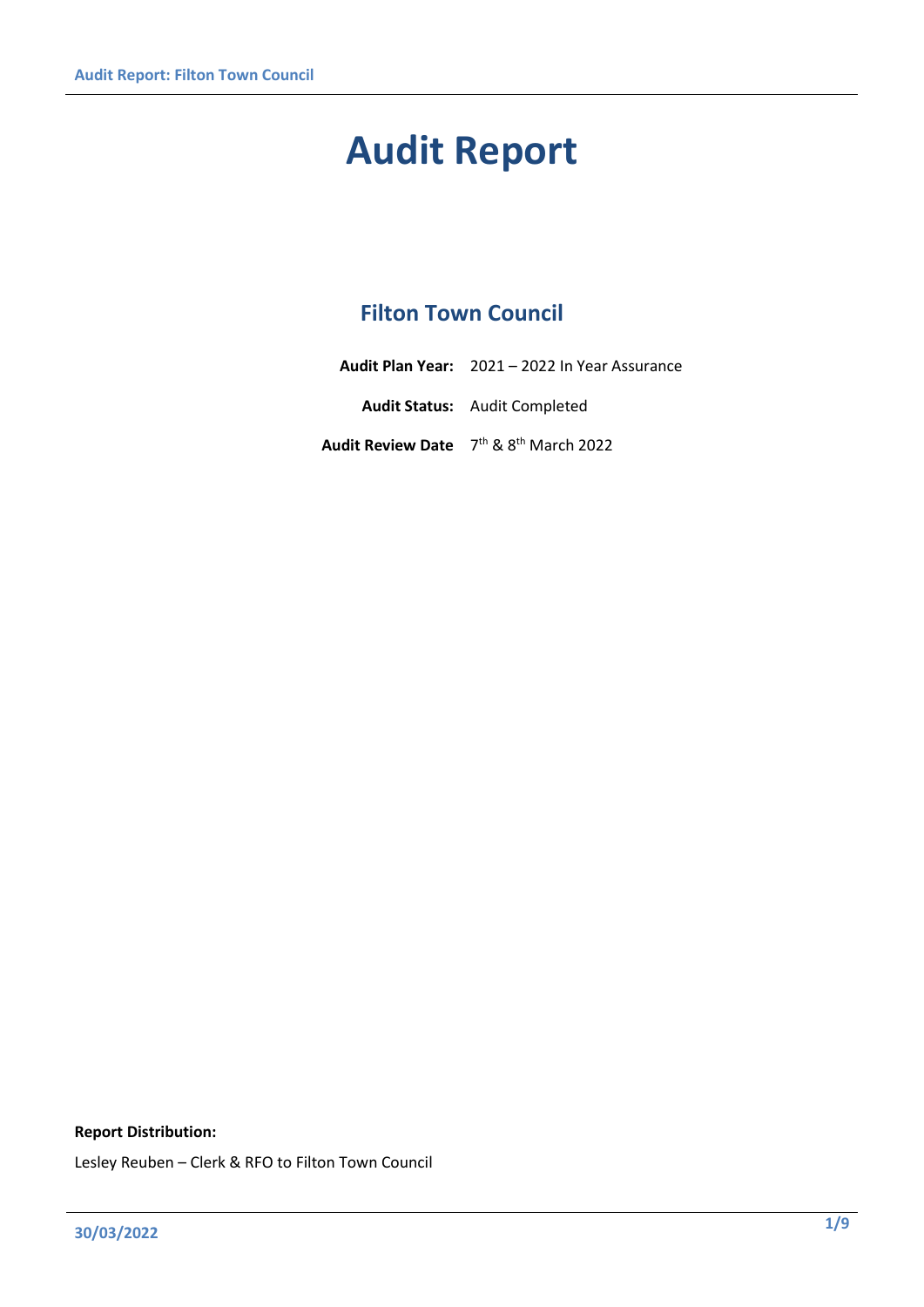#### 1. **Objective**

The objective of the audit was to provide an independent opinion on the appropriateness of the financial control procedures operated in the Council. Audit Officer – Kerry Woodey examined these procedures.

#### 2. **Opinion**

The highlighted wording in the table below provides the opinion for this internal audit review and its accompanying description.

| High Standard                               | Systems and processes are excellent providing good assurance. Significant<br>strengths have been identified and are to be commended, any<br>recommendations made will serve to further strengthen existing<br>arrangements.                       |
|---------------------------------------------|---------------------------------------------------------------------------------------------------------------------------------------------------------------------------------------------------------------------------------------------------|
| Reliable Standard                           | There are very few significant matters arising from the audit, systems of<br>control are good and provide reasonable assurance.                                                                                                                   |
| <b>Improvements Required</b>                | Existing procedures need to be improved in order to ensure that they are<br>fully reliable. Extensive recommendations have been made but the issues are<br>not of such a significance to represent a major risk to the Council.                   |
| Significant Improvements<br>Required        | Existing procedures are weak and reasonable assurance could not be<br>provided over a number of areas. Prompt action is necessary to improve the<br>situation and avoid unnecessary risks.                                                        |
| <b>Fundamental Weaknesses</b><br>Identified | The matters arising from the audit identify that there are fundamental<br>weaknesses which place doubt on the reliability of the procedures reviewed.<br>Urgent action is necessary to improve the current situation and reduce risk<br>exposure. |

#### 3. **Key Strengths**

- There are regular quorate meetings of the Full Council and its Committees.
- There are monthly bank reconciliations undertaken by the Council's Accountants.
- The Council has recently started using online banking and they have implemented controls in its use including segregation of duties.
- Compliance checks of insurance confirmed that the Council has policies in place.
- All Council employees had their latest employment contract available for review.
- The previous year's AGAR was available for review and publication was evidenced through the Council's website.

#### 4. **Key Risks**

- The Council's meeting minutes require further detail to be added to show a complete record.
- The budget has not been documented as approved in the Council minutes following a draft budget discussion in November 2020. Earmarked funds have also not been discussed.
- The debt recovery policy has no version control in place on the document.
- Budget reports do not always include information on overspent budget headings.
- Tenancy agreements are not always signed and returned by the plot owner leaving the Council vulnerable in the case of a dispute.
- The petty cash level noted on the reconciliations and financial regulations is not consistent.
- The asset register has not had a full check of all items listed to confirm they are still present.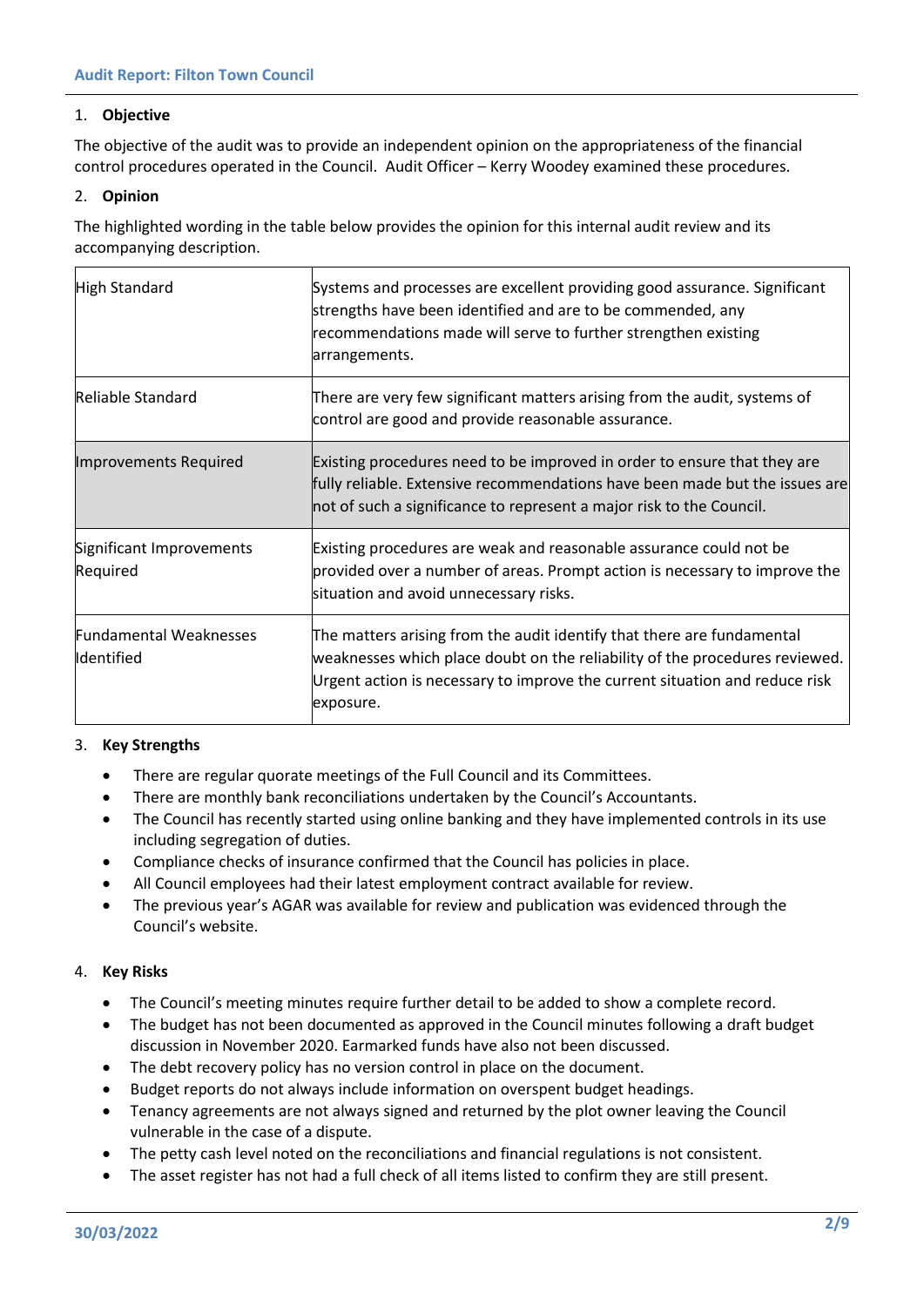#### 5. **Key Actions**

- Additional information should be added to Council meeting minutes, such as confirming the month and year of payments and reconciliations being presented. Further detail is listed in the action plan below.
- Clear documentation within the Council's meeting minutes of the budget being approved along with discussions regarding earmarked funds.
- Version control should be added to the debt recovery policy to ensure the most up to date version is being used.
- Additional commentary should be provided alongside the budget reports at the finance meetings, particularly where budget headings are, or are nearing, being overspent.
- The Council should ensure that tenancy agreements for their allotments are returned in a timely manner to protect the Council in the event of a dispute.
- Petty cash level should be reviewed, and an amount decided upon, this should then be aligned across the petty cash spreadsheet and financial regulations.
- A full check of the asset register should be undertaken each year, and this should be clearly recorded within the register.

#### **6. Advisory Points**

- Notice of Public Rights display location and dates to be recorded within Full Council meeting minutes.
- Consideration should be given to any relevant Council staff who may want or need to undertake any health and safety training if they are completing risk assessments.

All of the matters arising from the audit are detailed in the Action Plan together with suitable recommendations.

| <b>Key Control Objectives</b> |                                                                                                                                                                       |            |
|-------------------------------|-----------------------------------------------------------------------------------------------------------------------------------------------------------------------|------------|
| А.                            | Appropriate accounting records have been kept properly throughout the financial year.                                                                                 | Partially  |
| <b>B.</b>                     | The authority complied with its financial regulations, payments were supported by<br>invoices, all expenditure was approved, and VAT was appropriately accounted for. | Partially  |
| C.                            | The authority assessed the significant risks to achieving its objectives and reviewed the<br>adequacy of arrangements to manage these.                                | <b>Yes</b> |
| D.                            | The precept or rates requirement resulted from an adequate budgetary process;<br>progress against the budget was regularly monitored; and reserves were appropriate.  | Partially  |
| E.                            | Expected income was fully received, based on correct prices, properly recorded and<br>promptly banked; and VAT appropriately accounted for.                           | Partially  |
| F.                            | Petty cash payments were properly supported by receipts, all petty cash expenditure<br>was approved and VAT appropriately accounted for.                              | Partially  |
| G.                            | Salaries to employees and allowances to members were paid in accordance with this<br>authority's approvals, and PAYE and NI requirements were properly applied.       | <b>Yes</b> |
| Η.                            | Asset and investment registers were complete and accurate and properly maintained.                                                                                    | Partially  |

#### 7. **The Control Environment**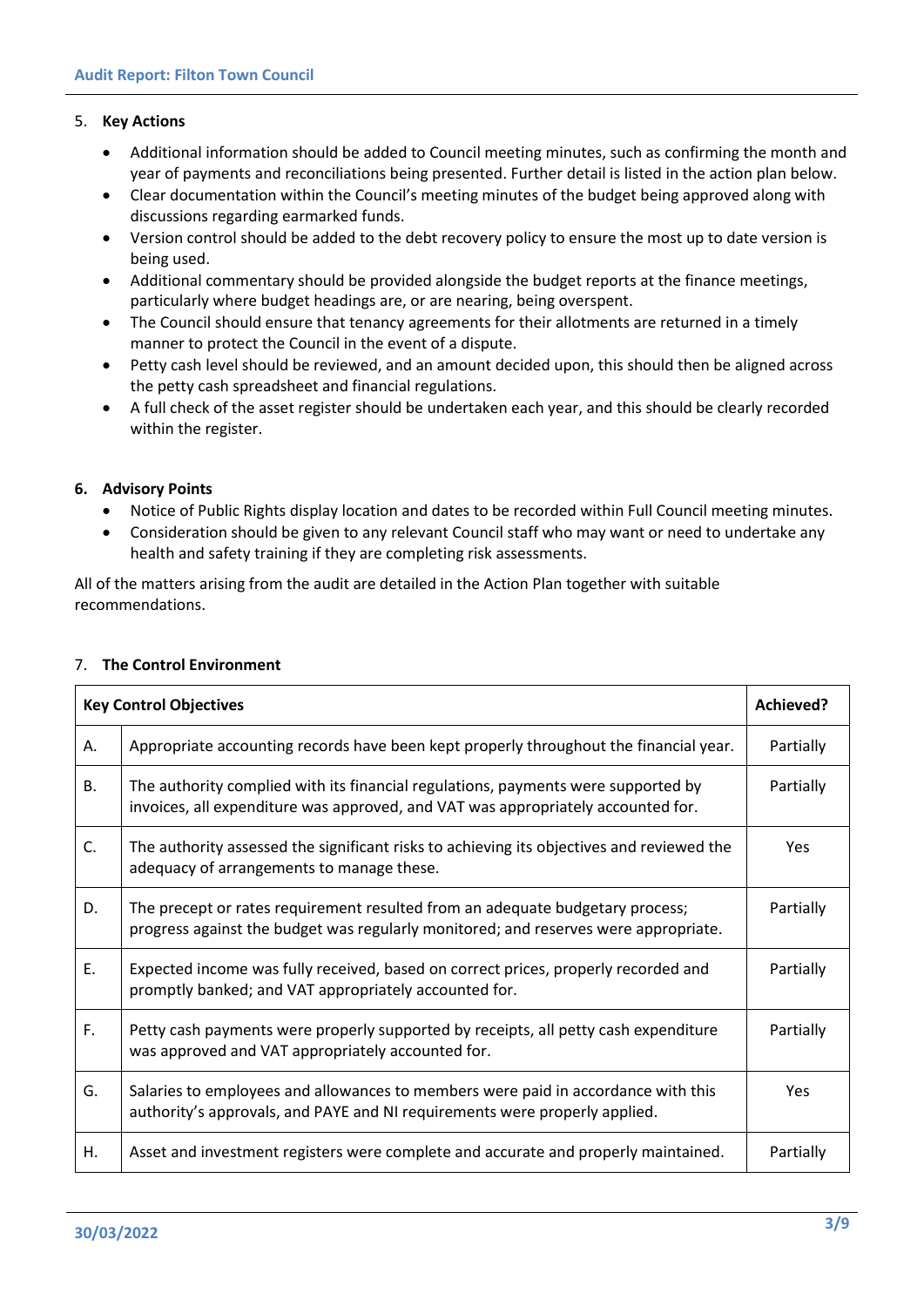|   | Periodic bank account reconciliations were properly carried out during the year.                                                                                                                                                                                                                                   | Tested at<br>year end                |
|---|--------------------------------------------------------------------------------------------------------------------------------------------------------------------------------------------------------------------------------------------------------------------------------------------------------------------|--------------------------------------|
| J | Accounting statements prepared during the year were prepared on the correct<br>accounting basis (receipts and payments or income and expenditure), agreed to the<br>cash book, supported by an adequate audit trail from underlying records and where<br>appropriate debtors and creditors were properly recorded. | Tested at<br>year end                |
| K | Councils with turnover of below £25,000.                                                                                                                                                                                                                                                                           | <b>Not</b><br>currently              |
|   | If the authority certified itself as exempt from a limited assurance review in 2020/21, it<br>met the exemption criteria and correctly declared itself exempt. (If the authority had a<br>limited assurance review of its 2020/21 AGAR tick "not covered").                                                        | applicable<br>to any SGC<br>clients. |
|   | Councils with turnover of below £25,000.                                                                                                                                                                                                                                                                           | <b>Not</b><br>currently              |
|   | If the authority has an annual turnover not exceeding £25,000, it publishes information<br>on a website / webpage up to date at the time of the internal audit in accordance with<br>the Transparency Code for smaller authorities.                                                                                | applicable<br>to any SGC<br>clients. |
| M | The authority, during the previous year (2020-21) correctly provided for the period for<br>the exercise of public rights as required by the Accounts and Audit Regulations<br>(evidenced by the notice published on the website and / or authority approved minutes<br>confirming the dates set).                  | <b>Yes</b>                           |
| N | The authority has complied with the publication requirements for 2020/21 AGAR (see<br>AGAR Page 1 Guidance Notes).                                                                                                                                                                                                 | <b>Yes</b>                           |
| 0 | Trust funds (including charitable) - The council met its responsibilities as a trustee.                                                                                                                                                                                                                            | N/A                                  |

# 8. **Auditors & Acknowledgements**

Lesley Reuben – Clerk & RFO to Filton Town Council

Carla Westcott – Town Council Support Officer

| <b>Audit Managers</b> | Emily Mattock / Justine Poulton |
|-----------------------|---------------------------------|
| Auditor               | Kerry Woodey                    |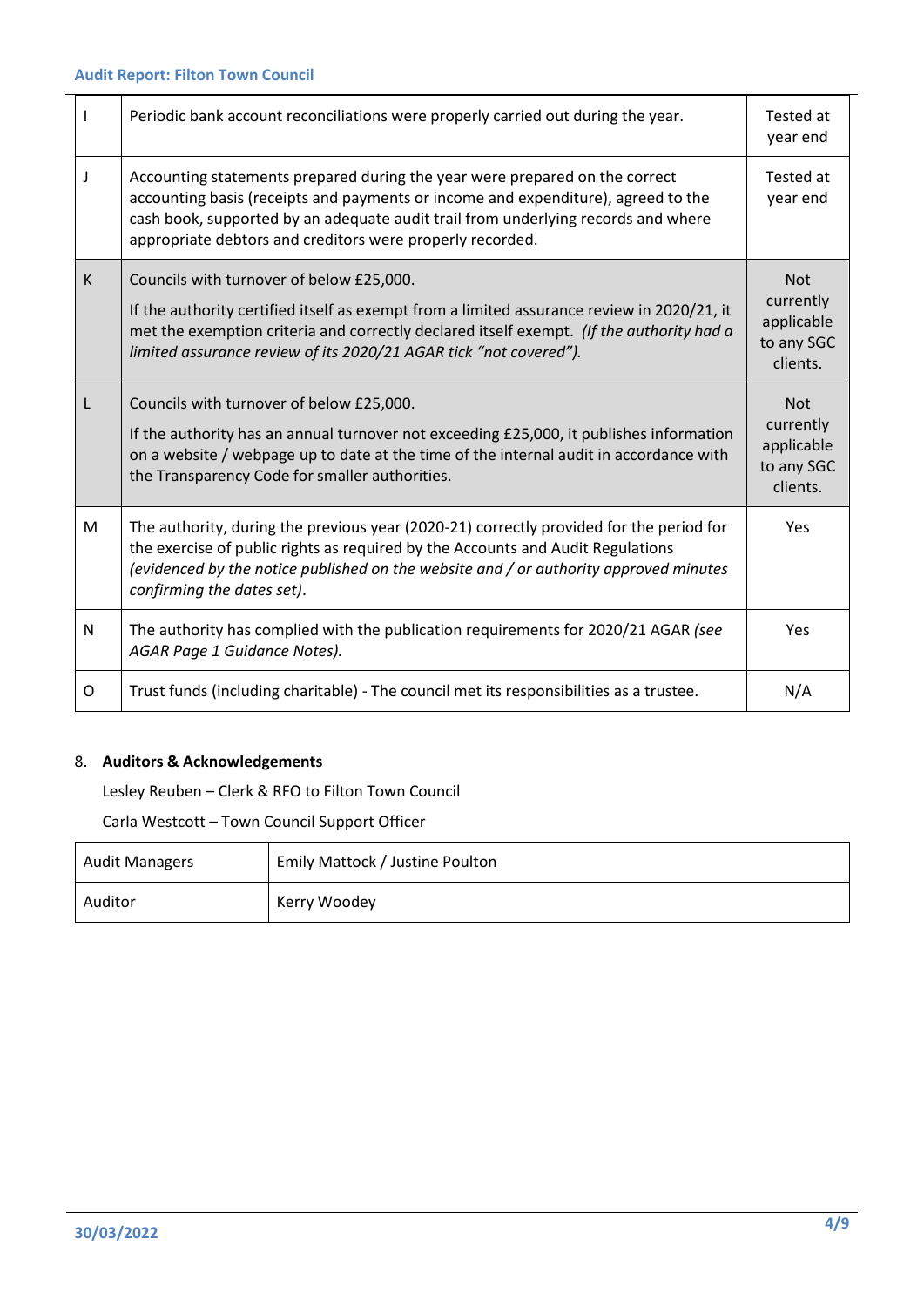|              |                                                                                                                                                                                                                                                                                                                                                                                                                                                                                                                                                                                                                                                                                                                                                                                                                                                       |                                                                                                                                                                                                                                                                             |                                                                                                                                                                                                                                                                                                                                                                                                                                                                                                                                                                                                                                                                                          | <b>Proposed Timescale</b>                                                                                                      |
|--------------|-------------------------------------------------------------------------------------------------------------------------------------------------------------------------------------------------------------------------------------------------------------------------------------------------------------------------------------------------------------------------------------------------------------------------------------------------------------------------------------------------------------------------------------------------------------------------------------------------------------------------------------------------------------------------------------------------------------------------------------------------------------------------------------------------------------------------------------------------------|-----------------------------------------------------------------------------------------------------------------------------------------------------------------------------------------------------------------------------------------------------------------------------|------------------------------------------------------------------------------------------------------------------------------------------------------------------------------------------------------------------------------------------------------------------------------------------------------------------------------------------------------------------------------------------------------------------------------------------------------------------------------------------------------------------------------------------------------------------------------------------------------------------------------------------------------------------------------------------|--------------------------------------------------------------------------------------------------------------------------------|
|              | <b>Priority: High</b>                                                                                                                                                                                                                                                                                                                                                                                                                                                                                                                                                                                                                                                                                                                                                                                                                                 |                                                                                                                                                                                                                                                                             |                                                                                                                                                                                                                                                                                                                                                                                                                                                                                                                                                                                                                                                                                          |                                                                                                                                |
| $\mathbf{1}$ | <b>Council Meeting Minute Notes</b><br>The Council's meeting minutes have been<br>reviewed and several points have been<br>raised below as a result.<br>• When documenting that bank<br>reconciliations or payments for<br>information have been discussed it is not<br>clear what month or year this is in relation<br>to.<br>• Where queries are raised by Councillors<br>there is no clear follow up to confirm that<br>the action has been addressed in the<br>following meeting.<br>• In a sample of 5 Full Council meeting<br>minutes reviewed it was noted that 2 had<br>not been signed at the following meeting<br>to confirm the meeting minutes were<br>accurate.<br>• Where the Audit Reports are being<br>presented to Councillors it is not noted<br>within the meeting minutes whether it is<br>the Internal or External Audit report. | There is a risk that meeting minutes are not<br>clear and transparent to those who may<br>wish to view them. Minutes do not offer<br>assurance that outstanding actions have<br>been followed up nor that budgets and<br>payments have been approved by Council<br>Members. | Recommendation<br>Council meeting minutes should<br>contain additional information,<br>including the points noted below.<br>This would allow for a clearer<br>picture of what has been discussed<br>and approved as part of the<br>meeting.<br>• Bank reconciliations and<br>payments should have the<br>relevant month and year noted.<br>• Follow up action should be<br>documented in the following<br>meeting where queries have<br>been raised.<br>• The meeting minutes should<br>document that the previous<br>minutes have been signed and<br>confirmed as accurate by the<br>Chair.<br>• Clear reference to be made to<br>the audit report being<br>presented, i.e. external or | <b>Responsible Officer</b><br>The Clerk<br><b>Council Members</b><br><b>Target Implementation</b><br><b>Date</b><br>31/05/2022 |
|              | • The word 'noted' is used to confirm sight<br>of budgetary or payment information.<br>This does not confirm Councillors have<br>approved any spend or budgets.                                                                                                                                                                                                                                                                                                                                                                                                                                                                                                                                                                                                                                                                                       |                                                                                                                                                                                                                                                                             | internal.<br>• The word 'approved', instead of<br>'noted', should be used when<br>confirming that the Council<br>Members have approved any                                                                                                                                                                                                                                                                                                                                                                                                                                                                                                                                               |                                                                                                                                |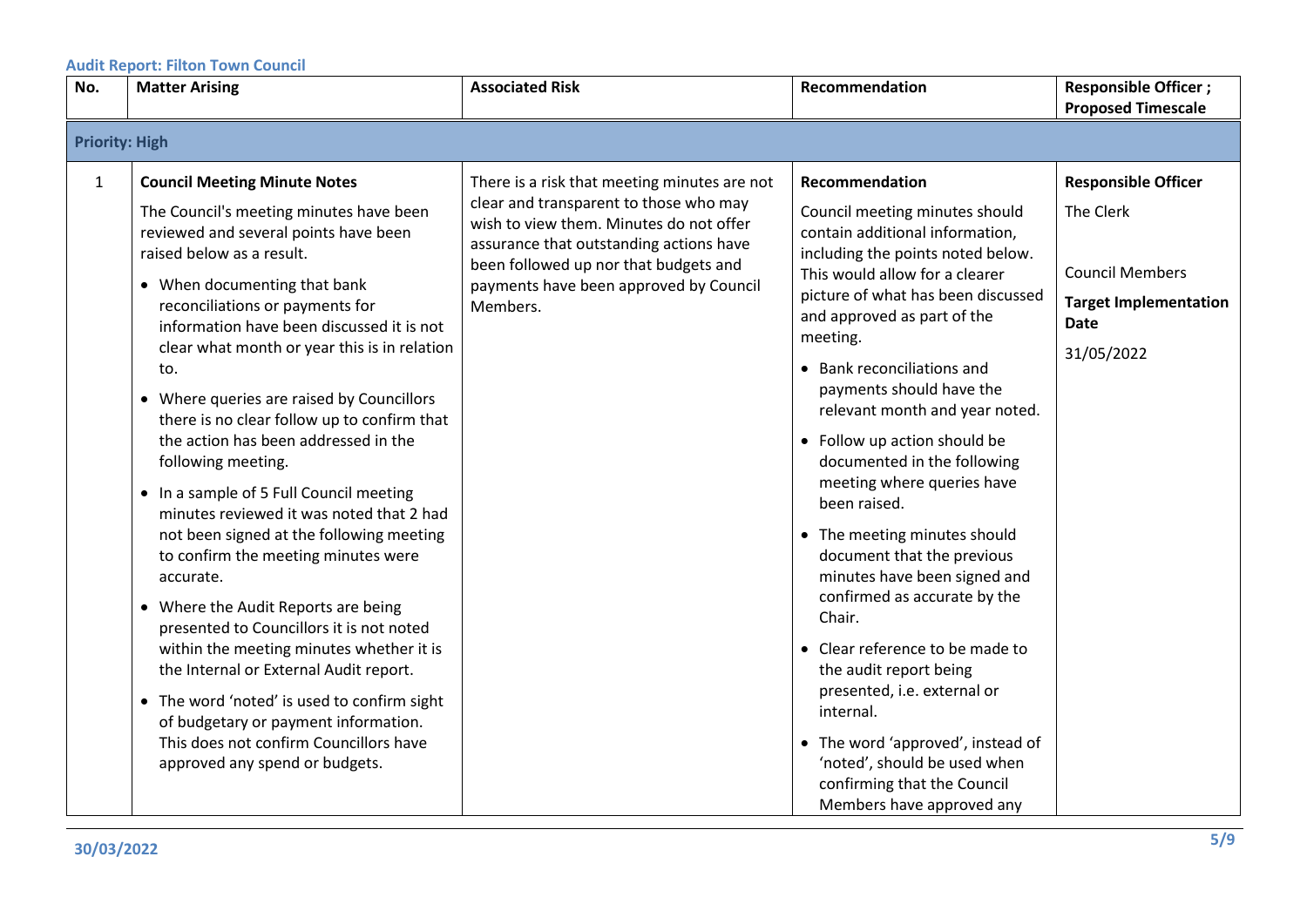| No.            | <b>Matter Arising</b>                                                                                                                                                                                                                                                                                                                                                                                                                                     | <b>Associated Risk</b>                                                              | Recommendation                                                                                                                                                                                                                                                                                                                                                                       | <b>Responsible Officer;</b>                                                                                                 |
|----------------|-----------------------------------------------------------------------------------------------------------------------------------------------------------------------------------------------------------------------------------------------------------------------------------------------------------------------------------------------------------------------------------------------------------------------------------------------------------|-------------------------------------------------------------------------------------|--------------------------------------------------------------------------------------------------------------------------------------------------------------------------------------------------------------------------------------------------------------------------------------------------------------------------------------------------------------------------------------|-----------------------------------------------------------------------------------------------------------------------------|
|                |                                                                                                                                                                                                                                                                                                                                                                                                                                                           |                                                                                     |                                                                                                                                                                                                                                                                                                                                                                                      | <b>Proposed Timescale</b>                                                                                                   |
|                |                                                                                                                                                                                                                                                                                                                                                                                                                                                           |                                                                                     | budget or payment information<br>presented for review.                                                                                                                                                                                                                                                                                                                               |                                                                                                                             |
| $\overline{2}$ | <b>Budget Approval and Earmarked Funds</b><br>There is no record of the budget being<br>approved in line with timetable required by<br>South Gloucestershire Council. The minutes<br>evidence that a draft budget has been<br>presented in November 2020, but not<br>formalised or approved alongside the<br>precept in January 2021. Earmarked funds<br>have also not been discussed as these are<br>reviewed as part of the budget approval<br>process. | Council could be unclear on budgets and<br>reserves available.                      | Recommendation<br>The budget approval should be<br>included within the Full Council<br>Meeting minutes, as well as the<br>review of earmarked funds. Each<br>year confirmation of the budget<br>approval should be minuted.<br>Earmarked funds should be<br>discussed as part of this process.                                                                                       | <b>Responsible Officer</b><br>The Clerk<br><b>Full Council</b><br><b>Target Implementation</b><br><b>Date</b><br>31/05/2022 |
|                | <b>Priority: Medium</b>                                                                                                                                                                                                                                                                                                                                                                                                                                   |                                                                                     |                                                                                                                                                                                                                                                                                                                                                                                      |                                                                                                                             |
| 3              | <b>Debt Recovery Policy &amp; Procedures</b>                                                                                                                                                                                                                                                                                                                                                                                                              | There may be confusion amongst Council                                              | Recommendation                                                                                                                                                                                                                                                                                                                                                                       | <b>Responsible Officer</b>                                                                                                  |
|                | The copy of the Debt Recovery Policy<br>supplied is not dated and does not have any<br>version control.<br>This was a recommendation at the last<br>audit.                                                                                                                                                                                                                                                                                                | staff and uncertainty as to whether they are<br>working to the most recent version. | The Debt Policy should be<br>reviewed by Councillors, approved,<br>and dated.<br>To ensure reviews and dates are<br>formally captured going forwards,<br>the Council could draw up a policy<br>review schedule, and a policy<br>header sheet for each of their<br>policies which states:<br>- the name of the policy;<br>- the date of review;<br>- approval, and at what level; and | The Clerk<br><b>Full Council</b><br><b>Target Implementation</b><br><b>Date</b><br>31/05/2022                               |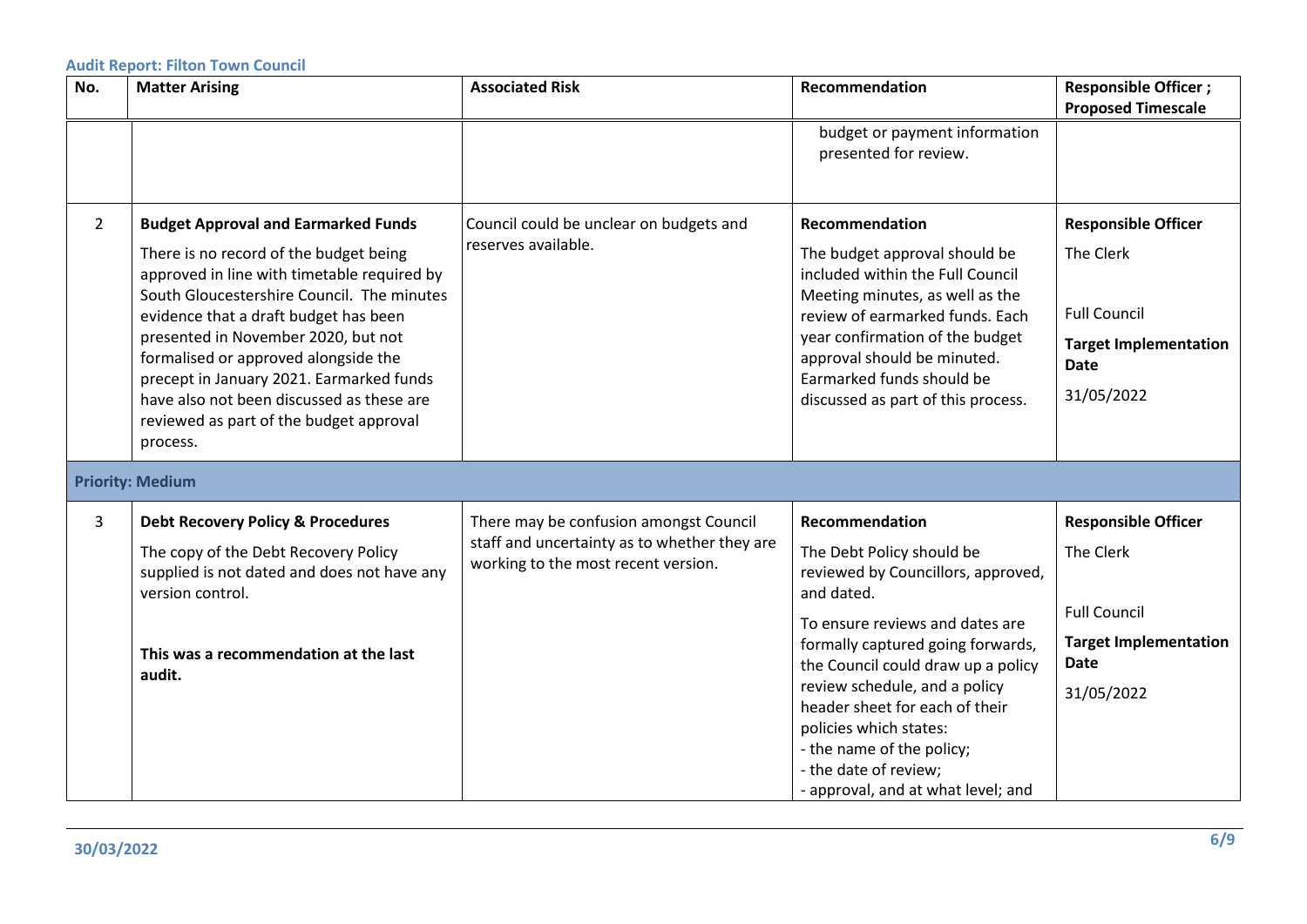| No.                  | <b>Matter Arising</b>                                                                                                                                                                                                                                                                                                                                               | <b>Associated Risk</b>                                                                                                                                           | Recommendation                                                                                                                                                                                                                                                                                                                                                                                      | <b>Responsible Officer;</b><br><b>Proposed Timescale</b>                                             |
|----------------------|---------------------------------------------------------------------------------------------------------------------------------------------------------------------------------------------------------------------------------------------------------------------------------------------------------------------------------------------------------------------|------------------------------------------------------------------------------------------------------------------------------------------------------------------|-----------------------------------------------------------------------------------------------------------------------------------------------------------------------------------------------------------------------------------------------------------------------------------------------------------------------------------------------------------------------------------------------------|------------------------------------------------------------------------------------------------------|
|                      |                                                                                                                                                                                                                                                                                                                                                                     |                                                                                                                                                                  | - the date of next review.                                                                                                                                                                                                                                                                                                                                                                          |                                                                                                      |
| <b>Priority: Low</b> |                                                                                                                                                                                                                                                                                                                                                                     |                                                                                                                                                                  |                                                                                                                                                                                                                                                                                                                                                                                                     |                                                                                                      |
| 4                    | <b>Budget Reporting at Finance Meetings</b><br>It has been noted in two separate Finance<br>meeting minutes that the Council has raised<br>queries relating to the income and<br>expenditure report provided in the Finance<br>meetings from July and October 2021. Both<br>times the Town Council's office was asked to<br>go away and address the queries raised. | Budget reports do not highlight or emphasise<br>to management where budgets are becoming<br>overspent or are already overspent.<br>Lack of financial management. | Recommendation<br>An overview of budget headings<br>should be provided alongside the<br>budget reports showing areas<br>which are looking likely to become<br>overspent or are already<br>overspent. The reason for<br>overspend should also be included.<br>Where queries are raised the<br>outcome of the queries should be<br>noted at the next Finance meeting.                                 | <b>Responsible Officer</b><br>The Clerk<br><b>Target Implementation</b><br><b>Date</b><br>31/05/2022 |
| 5                    | <b>Allotment Tenancy Agreements</b><br>1 out of 5 allotment tenancy agreements<br>were not available for review.<br>The tenant has not returned the signed<br>agreement that was issued in December<br>2021.                                                                                                                                                        | There is a risk that the hirer has not agreed<br>to the terms and conditions of hiring the<br>allotment provided by the Parish Council.                          | Recommendation<br>Tenancy agreements should be<br>signed and returned to the council<br>prior to the commencement of the<br>tenancy. In all cases a signature<br>from the tenant and a Council<br>representative should be present<br>on the tenancy agreement to<br>confirm that the hirer has agreed<br>to the terms and conditions of the<br>booking and the Council has<br>accepted the tenant. | <b>Responsible Officer</b><br>The Clerk<br><b>Target Implementation</b><br><b>Date</b><br>31/05/2022 |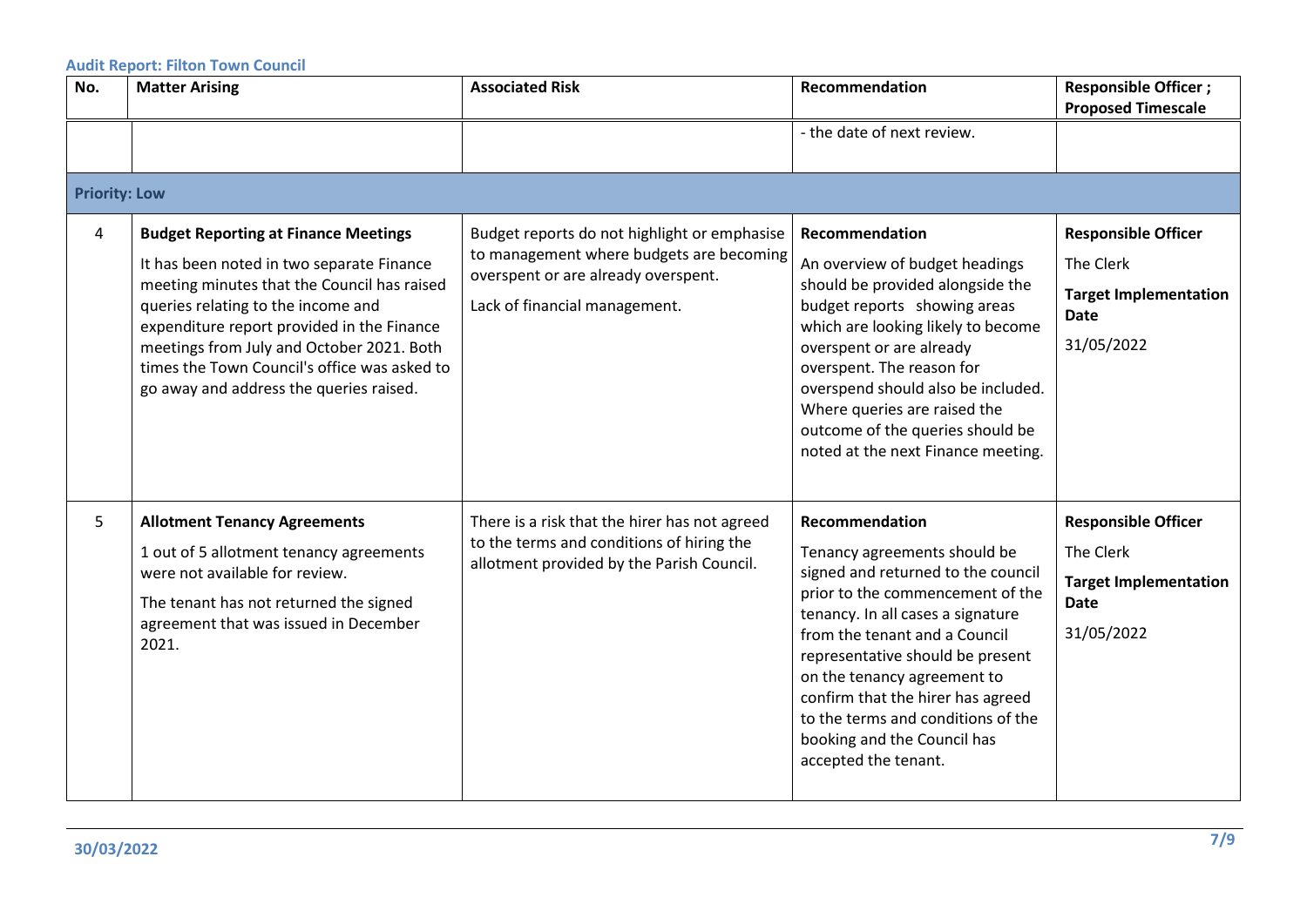| No.            | <b>Matter Arising</b>                                                                                                                                                                                                                                                                                                                                           | <b>Associated Risk</b>                                                                          | Recommendation                                                                                                                                                                                                                                                                                                                                                    | <b>Responsible Officer;</b><br><b>Proposed Timescale</b>                                                                    |
|----------------|-----------------------------------------------------------------------------------------------------------------------------------------------------------------------------------------------------------------------------------------------------------------------------------------------------------------------------------------------------------------|-------------------------------------------------------------------------------------------------|-------------------------------------------------------------------------------------------------------------------------------------------------------------------------------------------------------------------------------------------------------------------------------------------------------------------------------------------------------------------|-----------------------------------------------------------------------------------------------------------------------------|
| 6              | <b>Financial Regulations - Petty Cash</b><br>Petty cash limit is currently running at a<br>£250 balance, but in the Financial<br>Regulations it is recorded as a float of £200.<br>This was a recommendation at the last<br>audit.                                                                                                                              | Failure to adhere to the Council's own<br>financial regulations.                                | Recommendation<br>The petty cash limit should be<br>agreed and be consistent across<br>systems and Financial Regulations.<br>All petty cash systems and limits<br>should be listed and updated in the<br>Financial Regulations.                                                                                                                                   | <b>Responsible Officer</b><br>The Clerk<br><b>Full Council</b><br><b>Target Implementation</b><br><b>Date</b><br>31/05/2022 |
| $\overline{7}$ | <b>Asset Register</b><br>The Town Council has an extensive Asset<br>Register, however, there is only record of a<br>partial check of the inventory taking place.<br>Not all information is updated on to the<br>inventory such as purchase/replacement<br>cost of an item or the date it was disposed<br>of.<br>This was a recommendation at the last<br>audit. | The assets may be out of date and<br>incorrectly stated in the council's accounts /<br>records. | Recommendation<br>To complete a full check of the<br>Town Councils assets ensuring that<br>the assets are reviewed at least<br>annually, and this is recorded<br>under the relevant tab. It should<br>also be noted for all items within<br>the register the value of the<br>purchase or replacement cost net<br>of VAT and the date of any items<br>disposed of. | <b>Responsible Officer</b><br>The Clerk<br><b>Target Implementation</b><br><b>Date</b><br>31/05/2022                        |
| 8              | <b>Procurement Thresholds</b><br>The thresholds noted in the standing orders<br>of £189,330 is out of date. The Financial<br>Regulations also notes the incorrect amount<br>of £164,176.                                                                                                                                                                        | Incorrect thresholds for tendering could be<br>used in error.                                   | Recommendation<br>The standing orders should be<br>updated to reflect the correct and<br>most up to date tendering<br>thresholds and limits. As at 1st<br>January 2022 this has now<br>increased to £213,477.                                                                                                                                                     | <b>Responsible Officer</b><br>The Clerk<br><b>Target Implementation</b><br><b>Date</b><br>31/05/2022                        |